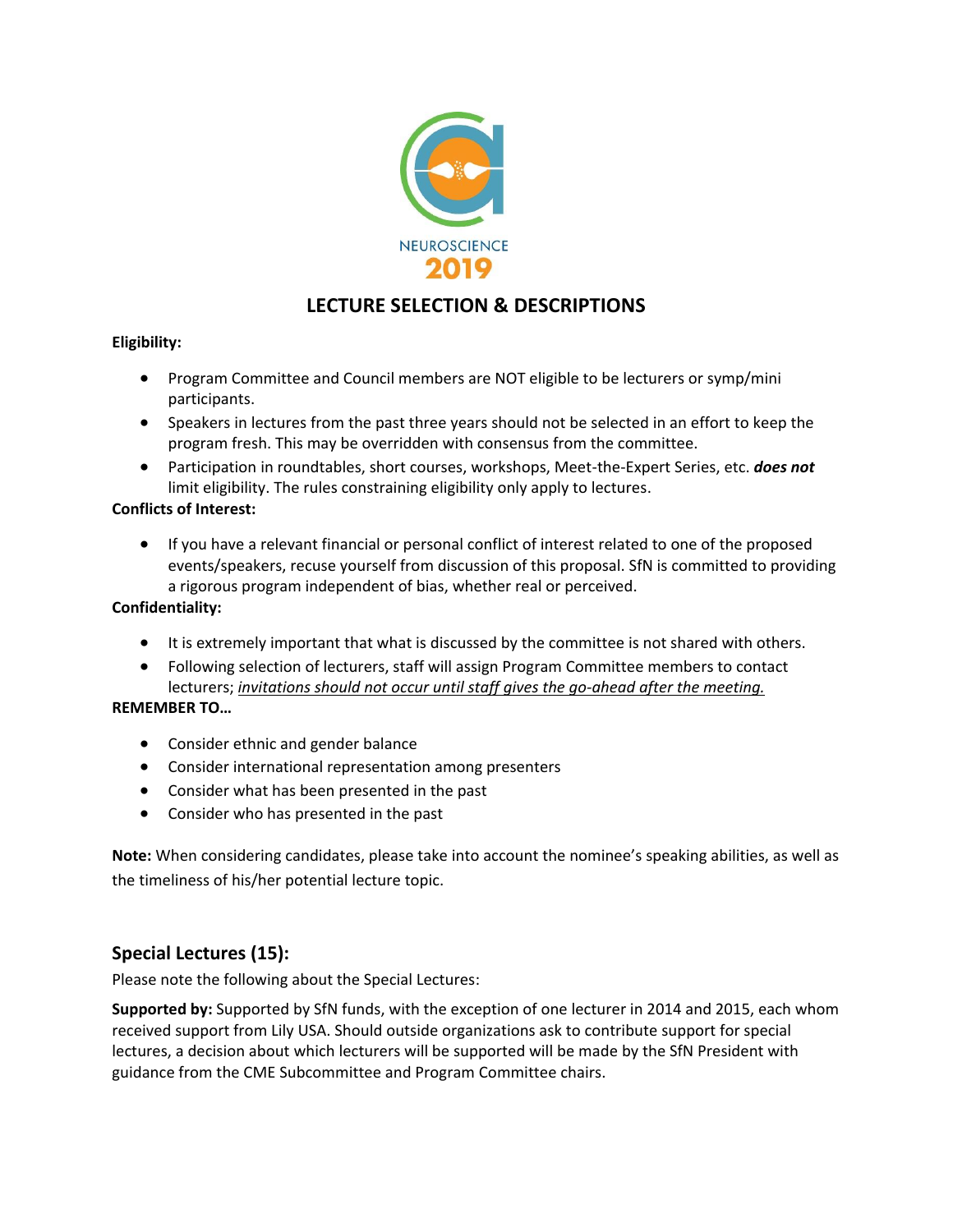**Lecture Type:** Special Lecture; high profile, but not as premier as featured lectures. Nine lecturers are selected each year representing each of the themes A-I; an additional six are selected as cross-cutting lecturers whose subject matter spans multiple themes.

**Format:** Fifty-minute talk, followed by informal Q&A (lecturer invites audience to approach lectern following the lecture)

**Who to Propose/Topic:** Lecturer need NOT be a member of the Society; may be from the United States or abroad.

Consider educationally-significant topics and groundbreaking, clinically-relevant research. All themes must be present in the final selection of lecturers.

# **Albert and Ellen Grass Lecture (1):**

Please note the following about the Albert and Ellen Grass Lecture:

**Supported by:** The Grass Foundation

**Lecture Type:** Featured Lecture, preceded by the presentation of several high-profile awards; only one lecturer is selected each year.

**Format:** Fifty-minute talk, followed by informal Q&A (lecturer invites audience to approach lectern following the lecture).

**Who to Propose/Topic:** Lecturer need NOT be a member of the Society; may be from the United States or abroad.

This is a premier lecture before which awards are presented by the SfN President. It is therefore considered high profile and should be reserved for scientists who have made significant contributions to the field of neuroscience.

Consider educationally-significant topics and groundbreaking, clinically-relevant research.

The Type of science that is represented by the speaker should vary from year to year.

## **History of Neuroscience Lecture (1):**

Please note the following about the History of Neuroscience Lecture:

**Lecture Type**: Featured Lecture; only one lecturer is selected each year.

**Format:** Fifty-minute talk, followed by informal Q&A (lecturer invites audience to approach lectern following the lecture)

**Who to Propose/Topic**: Lecturer need NOT be am ember of the Society; may be from the United States or abroad.

Consider esteemed speakers who have made a considerable contribution to the field of neuroscience and can speak to the change and evolution of the field over time. Speakers are generally very senior.

**Note:** You do not need to select a theme for the History of Neuroscience Lecture.

# **Neuroethics Lecture (1):**

Please note the following about the David Kopf Lecture on Neuroethics: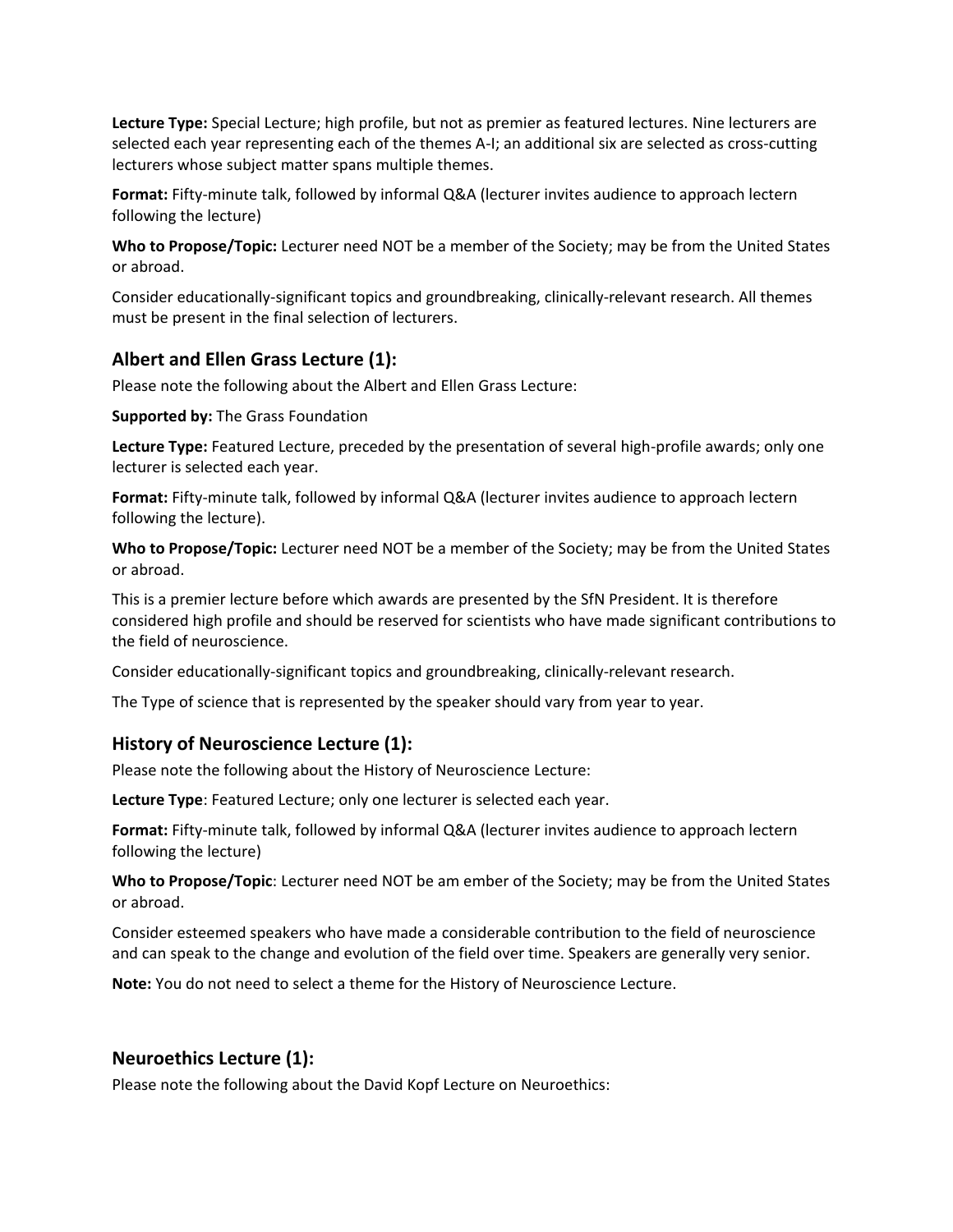#### **Supported by:** David Kopf Instruments

**Lecture Type:** Featured Lecture; only one lecturer is selected each year.

**Format:** Fifty-minute talk, followed by informal Q&A (lecturer invites audience to approach lectern following the lecture)

**Who to Propose/Topic:** Lecturer need NOT be a member of the Society; may be from the United Stated or abroad.

Consider esteemed speakers who have made contributions in promoting ethics in neuroscience.

**Note:** You do not need to select a theme for the Neuroethics Lecture.

#### **Meet-the-Clinician-Expert:**

Please note the following about the Meet-The-Clinician-Expert session:

**Support:** MilliporeSigma in 2016.

**Event Type:** The Meet-the-Clinician-Expert speakers are listed in the "SfN Preconference Sessions" section of the *Program*; two will be selected.

**Format:** 90-minute session; clinician-researcher will describe his or her research techniques and accomplishments in a personal context that offers participants a behind-the-scenes look at factors influencing the expert's work.

Sessions offer an opportunity for students and postdoctoral researchers to engage the expert in an informal dialogue.

No registration is required, but seating is limited; occurs on Saturday morning before the meeting starts to engage those who attended the short courses and NDW the day before.

**Who to Propose/Topic:** Participant need NOT be a member of the Society; may be from the United States or abroad.

Participant should be an individual using interesting or novel techniques in research who can interactively engage an audience of primarily students, particularly clinician-researchers.

### **Meet-the-Expert Series Participants:**

Please note the following about the MTE sessions:

**Support:** Supported by SfN funds, with the exception of support from Yerkes National Primate Research Center (2013,2014), Thor Labs (2016), MilliporeSigma (2016,2017,2018), and ACS Chemical Neuroscience (2017).

**Event Type:** Meet-the-Expert Series participants are listed in the SfN Preconference Sessions section of the *Program*; nine are selected, one in each theme A-I.

**Format:** 90-minute sessions; experts describe their research techniques and accomplishments in a personal context that offers participants a behind-the-scenes look at factor, influencing the expert's work.